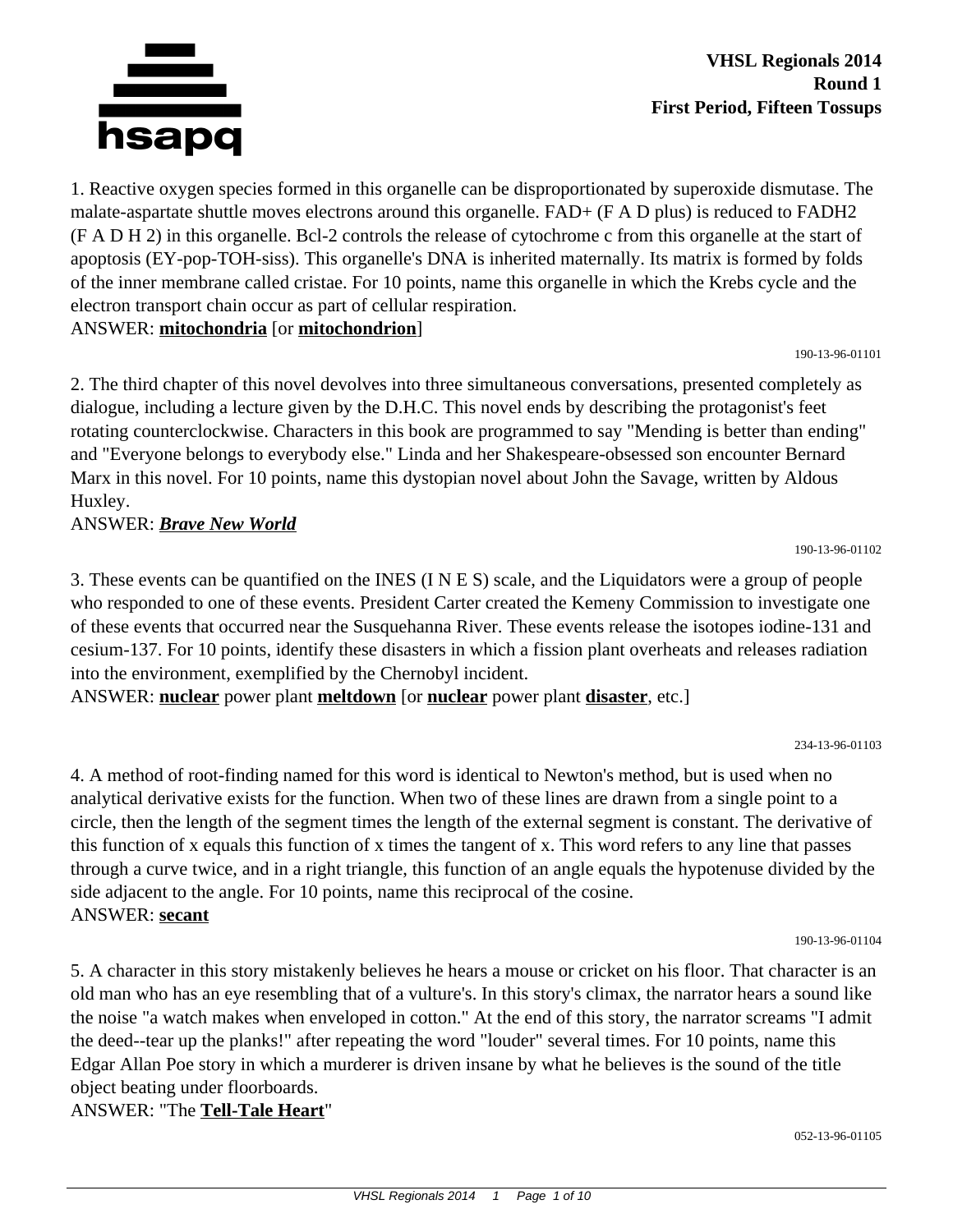6. This god's son Vali was turned into a wolf that kills Narfi, another son of this god. A goat was used by this god in order to make Skadi laugh. Heimdall and this god are fated to kill one another during Ragnarok. Frigg told this god that only mistletoe could harm her son Balder. This god's wife Sigyn (SIG-in) stays by his side to catch venom that drips towards his face, which was his punishment from the Aesir (EY-seer). For 10 points, name this shape-shifting Norse god known for being an untrustworthy trickster. ANSWER: **Loki**

023-13-96-01106

7. The Sahtu people in this country speak the endangered "Slavey" language, and the book *Languages in Conflict* describes its "bilingual belt." The "children of Bill 101" here are educated in a specific language. In a territory of this country, Inuktitut (in-UHK-teh-TUT) and Inuinnaqtun (IN-oo-uh-NOK-tin) are official languages. Leonard Jones sued to challenge the 1969 Official Languages Act here. This country features a large French-speaking Acadian minority in a bilingual province. For 10 points, name this country where both English and French are spoken in places such as New Brunswick. ANSWER: **Canada**

052-13-96-01107

8. The first and last coefficients of an integer polynomial can be used to guess solutions to the polynomial with this property. Dividing one polynomial by another gives a function described by this adjective. The Greeks proved that the square root of two did not have this property. It is possessed by any number with a terminating decimal expansion, and any integer, but not any real number. For 10 points, identify this type of number which can be expressed as a fraction of two integers. ANSWER: **rational** [or **rational** number; or **rational** function]

132-13-96-01108

9. In thermodynamics, this letter symbolizes the reciprocal of Boltzmann's constant times temperature. The probability of not rejecting the null hypothesis when it is false is symbolized by this letter. Plaques of an amyloid named for this letter are common in Alzheimer's disease patients. Cells that produce insulin are named for this Greek letter. This letter names a radioactive decay that occurs when either a positron or an electron is emitted from a nucleus. For 10 points, name this letter that symbolizes type II error, as it is the second letter of the Greek alphabet.

ANSWER: **beta** [do not accept or prompt on "B"]

190-13-96-01109

10. This author wrote a short story in which a character unsuccessfully tries to reach "the boys" at a claim on Henderson Creek. A novel by this author includes a man in a red sweater training a pet stolen from Judge Miller. In that novel by this author, John Thornton saves the main character from Hal. This author's stories include one in which a man dies after failing to warm himself and another in which Buck joins a wolf pack. For 10 points, name this American author of "To Build a Fire" and *The Call of the Wild.* ANSWER: Jack **London** [or John Griffith **Chaney**]

023-13-96-01110

11. At a battle in this state, Charles Mawhood fought with Hugh Mercer, and John Sullivan accepted the surrender of troops in Nassau Hall. The legend of Molly Pitcher was born at this state's Battle of Monmouth. A plan named for it favored small states and rivaled the Virginia Plan at the Constitutional Convention. George Washington crossed the Delaware to surprise some Hessians in this state. For 10 points, name this site of the Battle of Princeton and the Battle of Trenton. ANSWER: **New Jersey**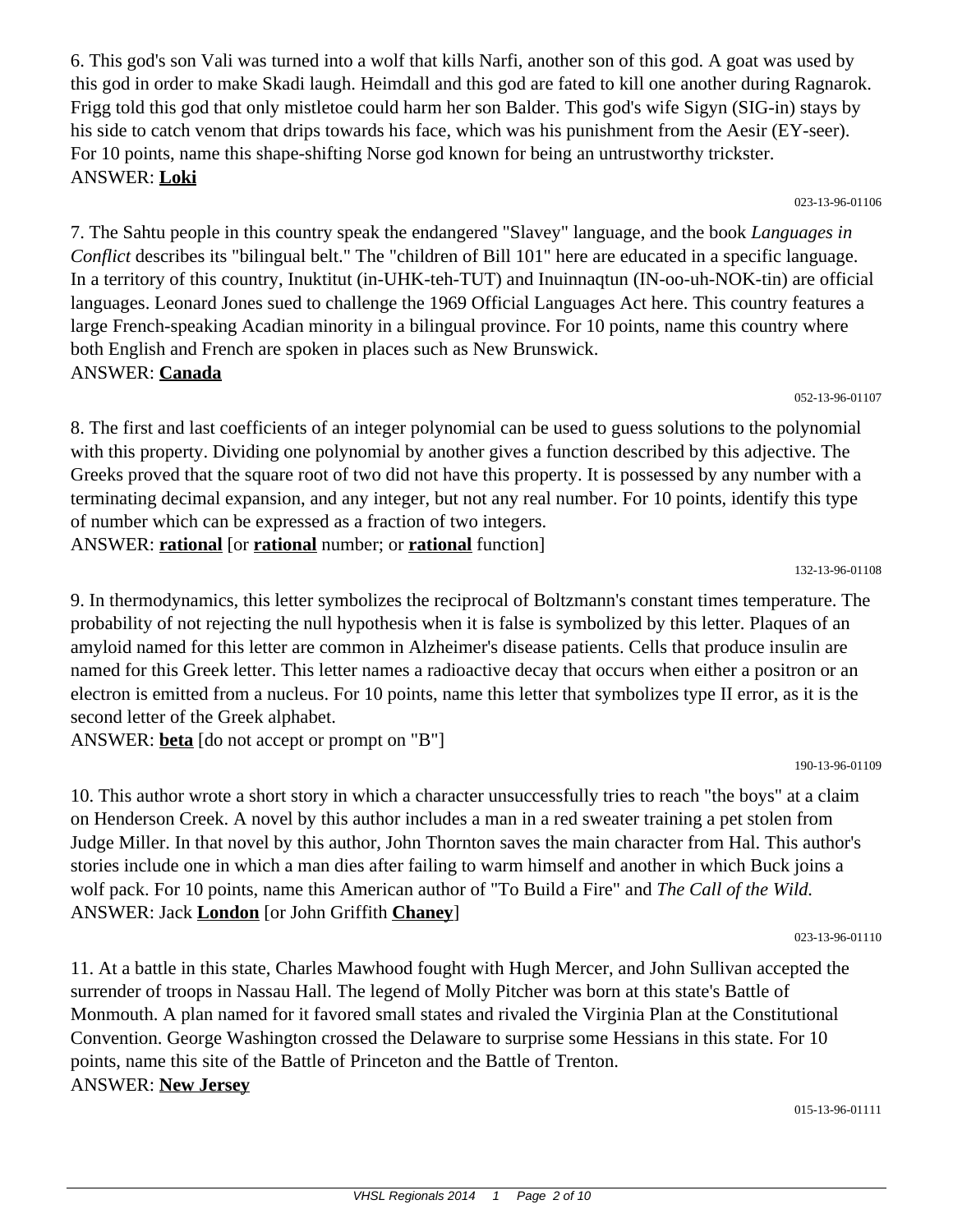12. Though he sided with the Greeks during the Trojan War, this god escorts Priam to Achilles's camp in the *Iliad.* Odysseus was descended from this god, as his grandfather was Autolycus (AH-tow-LYE-kuss). Two snakes intertwined around a staff, or a caduceus, is a symbol of this deity. His mother was the eldest of the Pleiades and was named Maia (MY-uh). As a child, this god used the entrails of Apollo's cattle to fashion a lyre. For 10 points, name this god depicted with winged sandals, a trickster and messenger god. ANSWER: **Hermes**

190-13-96-01112

13. This man was photographed by Gaetano Faillace (fye-LAH-chay) standing next to an enemy general. He was unsuccessfully targeted in the Kyujo Incident, and his surrender message referenced a "new and most cruel" weapon with "incalculable" damage. This man gave the "Jewel Voice Broadcast" to signify his country's unconditional surrender, and was then forced to renounce his divinity by Douglas MacArthur. This ruler was never tried for war crimes, unlike his military leaders such as Hideki Tojo. For 10 points, name this Emperor of Japan during World War II. ANSWER: **Hirohito** [or the **Showa** Emperor]

052-13-96-01113

14. Glenn Frank was instrumental in saving lives during this event by persuading people to leave the scene. A Pulitzer-winning photograph taken during this event by John Filo depicts Mary Vecchio kneeling over the body of Jeffrey Miller. This event was the subject of Neil Young's anti-war song "Ohio." Three years after this event, the eight National Guardsmen who opened fire were acquitted on the grounds of self-defense. For 10 points, name this 1970 shooting on a college campus in Ohio, which prompted a student strike against the Vietnam War across the country. ANSWER: **Kent State** shootings [or **May 4 massacre**]

239-13-96-01114

15. The square of this quantity is equal to the derivative of pressure with respect to volume. This quantity equals the square root of the bulk modulus over density. In air, it increases roughly 0.6 units for each degree Celsius increase in temperature. If a fluid is irreversibly flowing at a velocity less than this number, then the fluid will speed up. Exceeding it produces a shock wave. The ratio of velocity to this quantity is the Mach number. For 10 points, name this quantity equal to about 343 meters per second in air, the speed at which acoustic waves can travel.

ANSWER: **speed of sound** [or **velocity of sound** waves; prompt on **c**]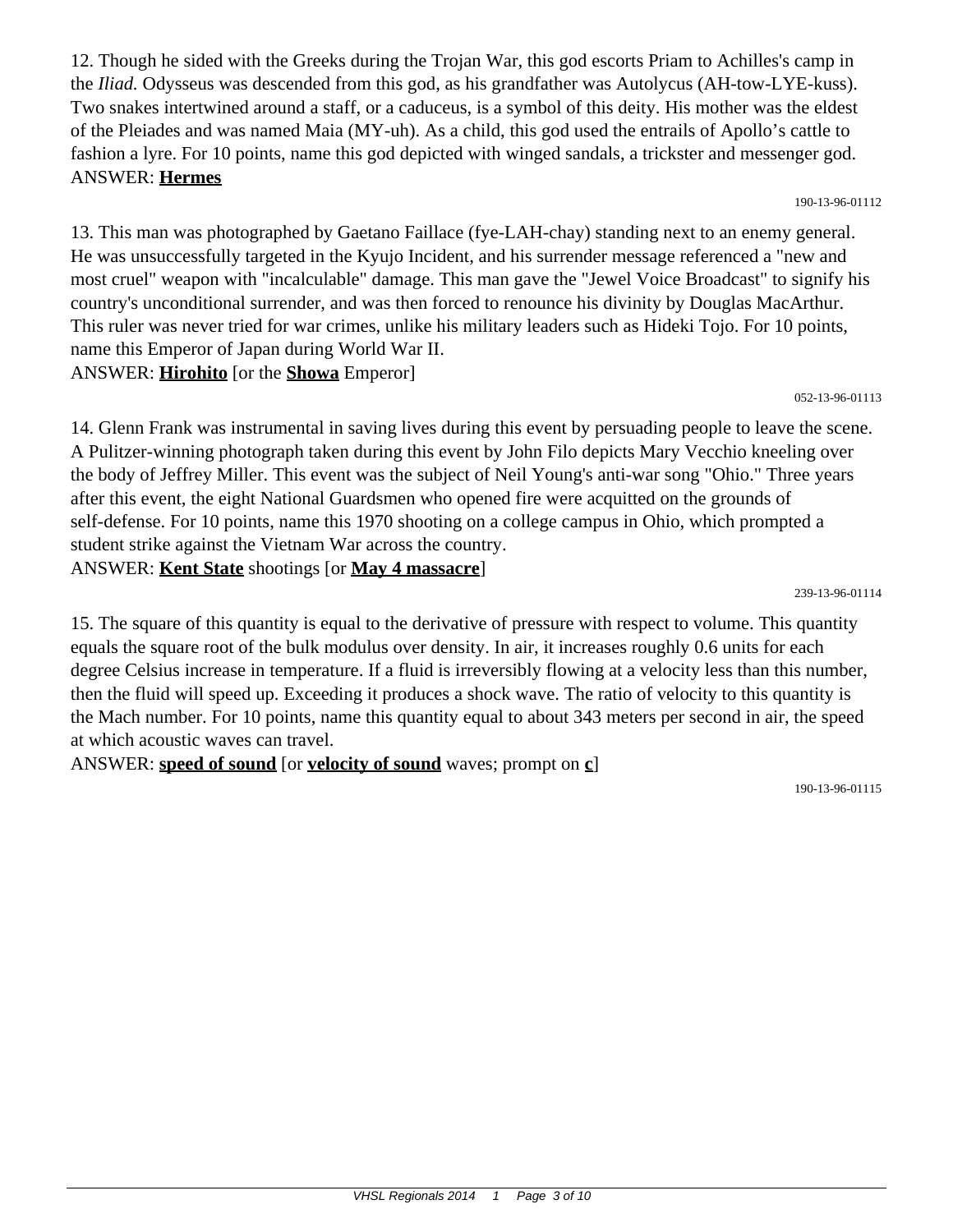

1A. What classic 1973 film follows the scams perpetrated by Robert Redford and Paul Newman and is set to the music of Scott Joplin? ANSWER: *The Sting*

1B. What law states that the pressure of a gas is inversely proportional to the gas's volume? ANSWER: **Boyle's** law

2A. What college basketball coach won a national championship with Kentucky in 2012? ANSWER: John **Calipari**

2B. What Latin poet coined the phrase "Carpe diem" in his *Odes*? ANSWER: **Horace** [or Quintus **Horatius** Flaccus]

3A. This is a 20-second calculation question. Two angles in a triangle measure  $x + 20$  and  $3x - 5$  degrees. What is the measure of the third angle? ANSWER: **165-4x**

3B. This is a 20-second calculation question. What is the period of the sinusoid " $y = 3$  sine x"? ANSWER: **2 pi** radians [or **360** degrees]

4A. What leader of the Christian Democratic Union won her third general election to remain Chancellor of Germany in 2013?

ANSWER: Angela **Merkel**

4B. What action was divided into anomic, egoistic, altruistic, and fatalistic varieties in a book by Emile Durkheim?

ANSWER: **suicide**

5A. What text fundamental to Daoism was written by Lao Tzu? ANSWER: the *Dao De Jing* [or the *Tao Te Ching*; or the *Book of the Way and its Power*]

5B. What simple animal phylum contains sponges? ANSWER: **Porifera**

6A. What Canadian province borders Washington, Idaho, and Montana? ANSWER: **British Columbia**

6B. What American filmmaker directed such landmarks as *2001: A Space Odyssey* and *The Shining*? ANSWER: Stanley **Kubrick**

7A. RSA is an example of a public-key system used to accomplish what process? ANSWER: **encryption**

7B. What industrial process, named for a German chemist and important in World War I, was the first efficient way of producing ammonia?

ANSWER: **Haber** process [or **Haber-Bosch** process]

8A. The Ohio city of Cleveland and the New York city of Buffalo lie on the shore of what lake? ANSWER: Lake **Erie**

8B. What woman known as "The Maid of Orleans" was burned at the stake in 1431? ANSWER: **Joan of Arc** [or **Jeanne d'Arc**; or **Saint Joan**; prompt on partial answer]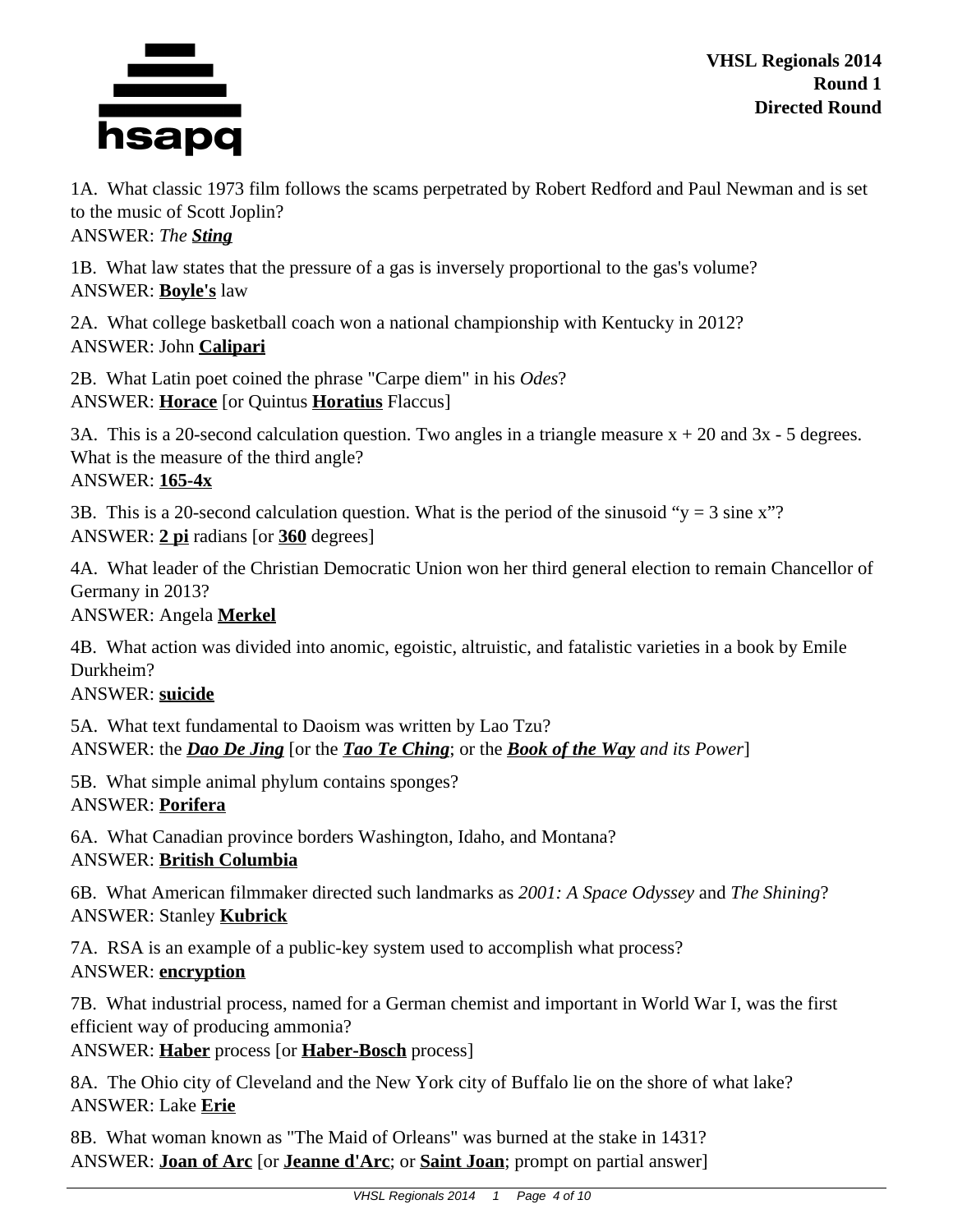9A. This is a 30-second calculation question. The two roots of a second degree polynomial P are i and negative i. If the y-intercept of the graph of P of x is 2, what is the polynomial in standard form? ANSWER:  $2x$  squared  $+2$ 

9B. This is a 30-second calculation question. A dartboard with radius 10 inches has an inner bullseye of radius 5 inches. A dart on the bullseye is worth 100 points and a dart on the outer circle is worth 20 points. What is the expected value of a single dart that hits the dartboard? ANSWER: **40** points

10A. What name is given to the area around the equator characterized by weak winds, which was called the doldrums by sailors?

ANSWER: **ITCZ** [or **Intertropical Convergence Zone**]

10B. What Heian (HEY-yon)-era woman wrote the classic Japanese novel *The Tale of Genji?* ANSWER: Lady **Murasaki** [or **Murasaki** Shikibu]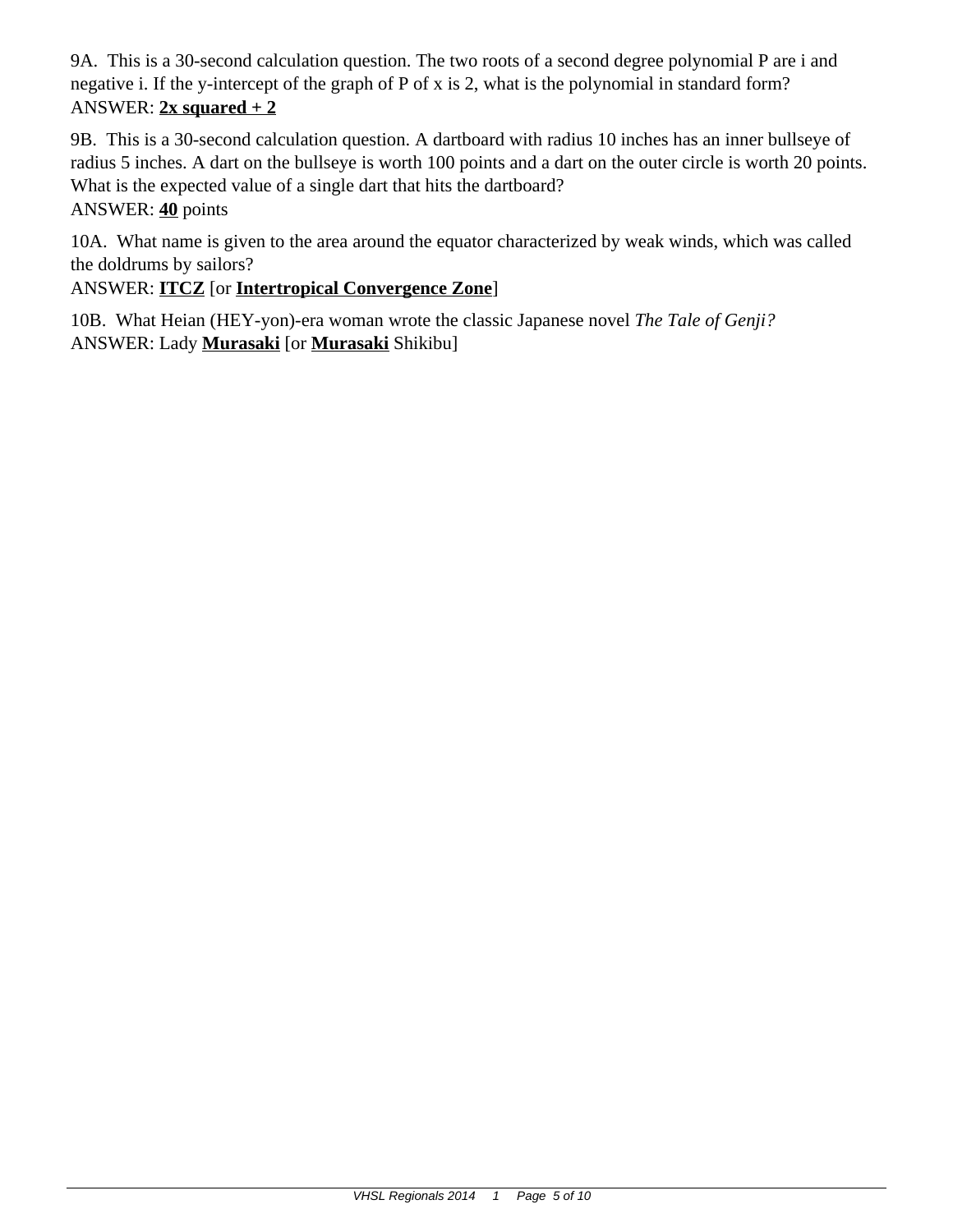

## **VHSL Regionals 2014 Round 1 Third Period, Fifteen Tossups**

1. This man depicted himself surrounded by owls and bats in *The Sleep of Reason Produces Monsters.* This artist depicted a nude scene of a reclining woman, which can be found in the Prado next to his "clothed" version of the same woman. This man also painted the scene of a demonic creature consuming his offspring as a part of his *Black Paintings* series. For 10 points, name this Spanish artist of *Saturn Devouring His Children* who painted the massacre of Spanish citizens by Napoleon's army in *The Third of May, 1808.* ANSWER: Francisco **Goya**

227-13-96-01117

2. These items included a trip through Oscar de la Renta and Bergdorf Goodman before an anniversary party. These items motivated a man to subtly advertise a bottle of Anatabloc to his staff during a meeting on health care. Jonnie Williams, one-time CEO of Star Scientific, offered \$135,000 worth of these items to their possessor, who was partly motivated by his wife Maureen's credit card debt. Ken Cuccinelli's campaign was tarnished by the existence of these items, helping Terry McAuliffe become governor. For 10 points, name these dubiously-legal donations to a Republican governor of Virginia. ANSWER: Bob **McDonnell's gifts** [or **gifts** to the **McDonnell family**; or **gifts** from **Jonnie Williams**; or **gifts** in the **Star Scientific** scandal; or other equivalents]

080-13-96-01118

3. One of this author's novels ends when Dallas, the protagonist's son, goes alone to visit his father's lover in Paris. Another character created by this author is disgusted to learn from Simon Rosedale that Bertha Dorset and Lawrence Selden carried on an affair, and eventually overdoses on chloral. This author wrote a book about a crippled inhabitant of Starkfield, Massachusetts who suicidally sledded into a tree. For 10 points, name this author of *The Age of Innocence* and *Ethan Frome.* ANSWER: Edith **Wharton**

190-13-96-01119

4. This man referred to South African bodyguards as the "Gestapo" when making a trip on behalf of Prime Minister Jan Smuts (YUN SMOOTS). Known as the "Industrial Prince" for his frequent tours of coal mines and factories, he was the father of a woman called "Lilibet." This king took the throne after his older brother, Edward VIII, abdicated to marry Wallis Simpson. He underwent speech therapy with Dr. Lionel Logue to overcome his stammer. For 10 points, name this King of Britain during World War II, the father of Elizabeth II.

ANSWER: **George VI** [prompt on **George**]

5. This character asks why a dog, a horse, or a rat should have life but another character should have no breath. He dies immediately after telling onlookers to look at a dead woman's lips. This ruler meets a madman calling himself Tom O'Bedlam after he journeys out to the heath accompanied by his Fool. He earlier becomes infuriated when Cordelia fails to praise him as much as his other daughters Goneril and Regan. For 10 points, name this title character of a Shakespeare play, an elderly king. ANSWER: King **Lear**

052-13-96-01121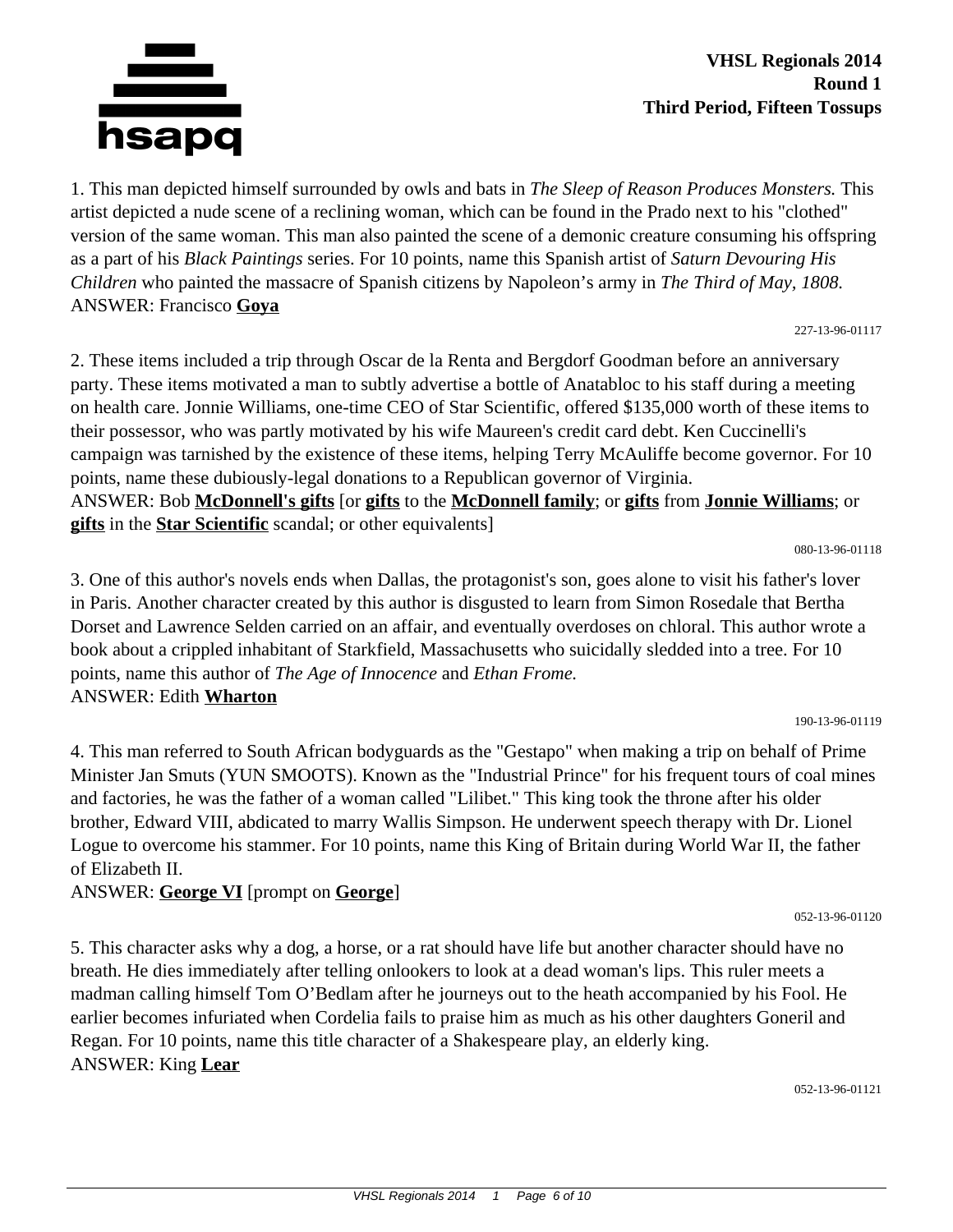6. In one of this man's operas, a character steals the baby of Count di Luna, and the most famous song is performed by Azucena (ohd-zoo-CHAIN-uh) and the other gypsies. In another of this composer's operas, the title jester discovers that his daughter has been killed shortly after he hears a duke singing about fickle women. This man composed arias such as the "Anvil Chorus" and "La donna e mobile," and an opera about an Ethiopian princess. For 10 points, name this Italian composer of *Il trovatore* (TROH-vuh-TOR-ey), *Rigoletto*, and *Aida* (eye-EE-duh).

# ANSWER: Giuseppe **Verdi**

7. This five-word question titles a children's book illustrated by Svein Nyhus. According to ethologists, correct answers to this question include a rattling noise known as "gekkering," a "trisyllabic greeting warble," and a "ululating siren-like shriek." Less scientific answers posited for this question include "Ring-ding-ding-ding-dingeringeding," "Wa-pa-pa-pa-pa-pa-pow," and "Joff-tchofftchoff-tchoffo-tchoffo-tchoff." For 10 points, what is this question about animal vocalization which introduces the chorus of a 2013 YouTube hit from satirical electronic band Ylvis (ILL-viss)? ANSWER: "**What does the fox say?**"

019-13-96-01123

8. During embryonic development, these cells undergo axophilic migration. Camillo Golgi created a method for staining these cells. Saltatory conduction occurs between these cells. These cells undergo a depolarization, repolarization, and hyperpolarization of their membrane potential during an action potential. Glia support these cells, which come in "sensory" and "motor" types. For 10 points, name these cells that have axons and dendrites and make up the nervous system.

ANSWER: **neuron**s [or motor **neuron**s; or sensory **neuron**s; or inter**neuron**s]

190-13-96-01124

9. For attempting to go on a walk, this character is sentenced to be whipped thirty-six times each by men in the Bulgarian army. At the end of the novel, this character decides that he must go "cultivate his garden." This character argues with Martin about the morality of sinking a ship with an evil captain. This student of "metaphysico-theologico-cosmolo-nigology" is expelled from the Castle Thunder-ten-Tronckh (TRONK) for kissing Cunegonde (coo-nay-GOND). For 10 points, name this student of Pangloss, the optimistic namesake of a 1759 novella by Voltaire. ANSWER: **Candide**

190-13-96-01125

10. This character was disowned by his father, but was allowed to return home thanks to the intervention of his beloved younger sister Fan. This man sees two children called Ignorance and Want, and has his possessions sold to Old Joe by his charwoman and laundress. He once had a fiancée named Belle and was employed by the jovial Mr. Fezziwig. After being warned by Jacob Marley, this character begins to treat Bob Cratchit better. For 10 points, name this protagonist of Charles Dickens's novel *A Christmas Carol.* ANSWER: Ebenezer **Scrooge** [or **Ebenezer** Scrooge]

052-13-96-01126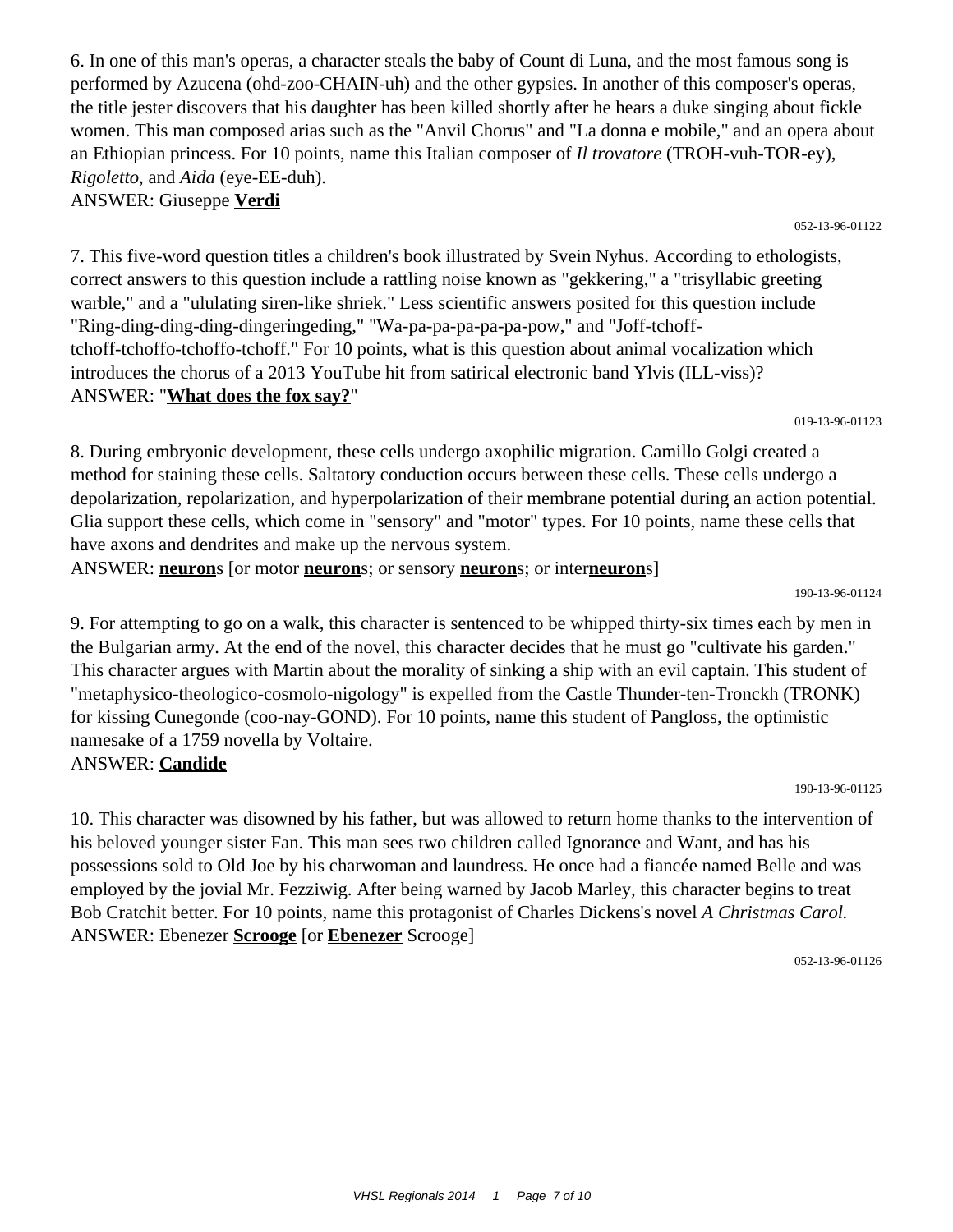11. A seventy-four-minute Wilhelm Furtwangler recording of this symphony is sometimes cited as the specific reason why CDs have a seventy-four-minute playing time. Leonard Bernstein conducted a version of it at the Brandenburg Gate to celebrate the fall of the Berlin Wall. This symphony ends with lyrics referencing a "beautiful spark of divinity" and "daughter from Elysium," performed by vocalists singing words taken from Friedrich Schiller's poem "Ode to Joy." For 10 points, name this final complete symphony of Ludwig van Beethoven.

ANSWER: **Choral** symphony [or **Beethoven's Ninth** Symphony; Beethoven is not needed after being mentioned; do not accept or prompt on "Ode to Joy"]

12. Pompey's son Sextus Pompeius led a revolt on this island. The First Punic War began when the Mamertines (MAH-mur-teenz) occupied its city of Messana. A city on this island was led by the tyrants Dionysius I and Hiero (HEER-oh) II, who commissioned Archimedes to design a claw and a heat ray for its defense. It was the origin and power base of the Mafia. For 10 points, name this island which includes the city of Syracuse and which is separated from Italy by only two miles. ANSWER: **Sicily** [or **Sicilia**]

13. The work function of a metal can be found by taking Planck's constant times frequency for the absorbed photon and subtracting this quantity for the emitted electron. The equipartition theorem sets it equal to three-halves times Boltzmann's constant times temperature. Its rotational component is proportional to the angular velocity squared. It is conserved in elastic, but not inelastic, collisions. Its change is equal to the work done on the system. For 10 points, name this quantity equal to half of mass times velocity squared, the energy of motion.

ANSWER: **kinetic** energy [or **KE**; or **E sub k**]

14. Fifty-one stories of this type were written by John Gay for the future Duke of Cumberland. More than seven hundred stories of this type were collected into a book by Ben Edwin Perry. Twelve books filled with this kind of story were written by Jean de La Fontaine. These stories are generally followed by a maxim, and their use of anthropomorphism differentiates them from parables. For 10 points, name this type of story, exemplified by the mouse saving a trapped lion and the hare losing a race to a tortoise, as told by Aesop.

ANSWER: **fable**s

15. Over fifty people died on this river during the 1989 *Marchioness* disaster. Others were killed when the sea flooded this river's Canvey Island. The area of it known as the Tideway is downstream from Teddington Lock. The artificial Jubilee River contains this river's overflow and was named for the Diamond Jubilee. Pollution in this river reached alarming levels in the 1858 Great Stink, and it has been blamed for giving Prince Albert his fatal case of typhoid. For 10 points, name this longest river entirely in England, which flows through London.

ANSWER: River **Thames**

052-13-96-01131

### 190-13-96-01129

## 052-13-96-01127

015-13-96-01128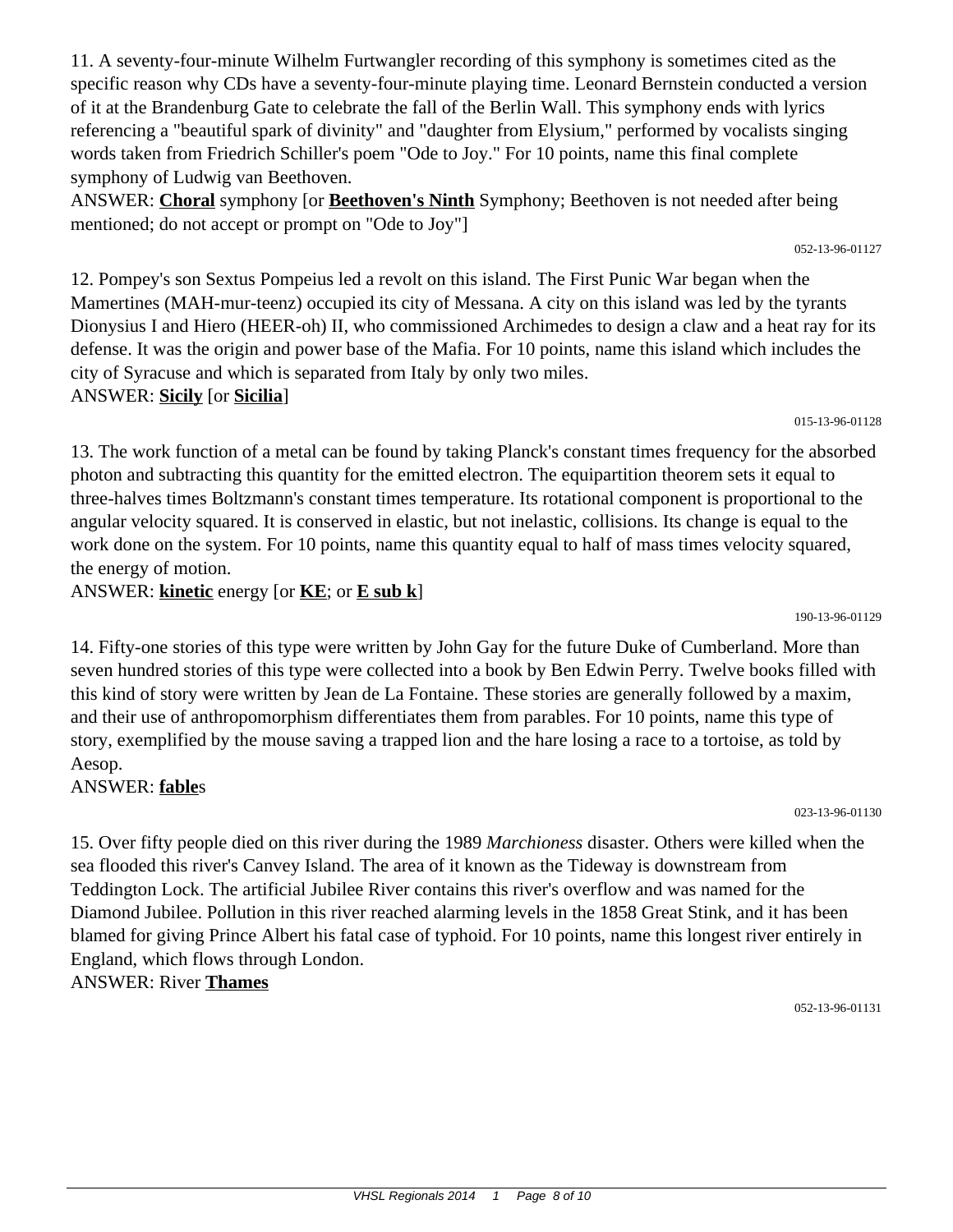

1. Some types of these biological objects have elaiosomes (EH-lie-oh-zomes), which allow them to undergo myrmecochory (MYRRH-meh-cok-oar-ee) through ants. The radicle is the first part to emerge from this object, which contain a triploid tissue called endosperm. The outer wall of these objects is sometimes called a testa, while cotyledons forms within them. Birds, insects, and wind help disperse these items, which are an embryo surrounded by nutrients and a coat. For 10 points, name this result of fertilization in flowering plants, which can be sown to grow a new plant. ANSWER: **seed**s

140-13-96-01132

2. This book begins with the protagonist mocking rich people who make drivers carry a sticker saying "No Riders." The third chapter of this novel is about a turtle trying to cross a highway. Near the end, a character declares that whenever a cop is beating up a guy, he will be there. Characters in this book include the former preacher Jim Casy and the pregnant Rose of Sharon. For 10 points, name this John Steinbeck novel about the Joad family, Oklahoma tenant farmers trapped in the Dust Bowl. ANSWER: *The Grapes of Wrath*

052-13-96-01133

3. Unusually, singlet oxygen and both hydrogen and hydroxyl radicals form during this type of reaction. Enthalpies of reaction are usually calculated by using substance-specific enthalpies of formation or enthalpies of this process. The Otto and Diesel cycles extract work from the enthalpy of this type of reaction. Carbon monoxide is generated in the incomplete form of this reaction, which occurs at low external oxygen concentrations. For 10 points, name this exothermic reaction in which hydrocarbons produce water and carbon dioxide by burning.

ANSWER: **combustion** [or word forms; prompt on **burn**ing until it is read]

4. This quantity is the negative line integral of electric field between two points. Its corresponding unit is Joules per Coulomb. Its sum around any closed loop in a circuit must be zero. The change in this quantity across a resistor equals the current times the resistance by Ohm's Law. For 10 points, name this quantity also known as electric potential difference, which is supplied by batteries.

ANSWER: **voltage** [or **voltage drop**; or electric **potential** difference until it is read; do not accept or prompt on "potential energy"]

190-13-96-01135

5. This document mandated that all foreign relations be conducted under the "Model Treaty," a template for bilateral agreements that focused on free trade and defined lists of contraband. This document created an executive body called the Committee of the States, and the government organized under it passed the Northwest Ordinance. The 1787 Shays Rebellion highlighted the weakness in this document. For 10 points, name this ineffectual early U.S. governing charter that was abolished in the Constitutional Convention. ANSWER: **Articles of Confederation** and Perpetual Union

064-13-96-01136

This is a calculation question. If you choose a number between 1 and 1000 inclusive, what is the probability that the number is divisible by 2 and 4 but not 8? ANSWER: **1/8** [or **0.125**; or **12.5%**]

<sup>190-13-96-01134</sup>